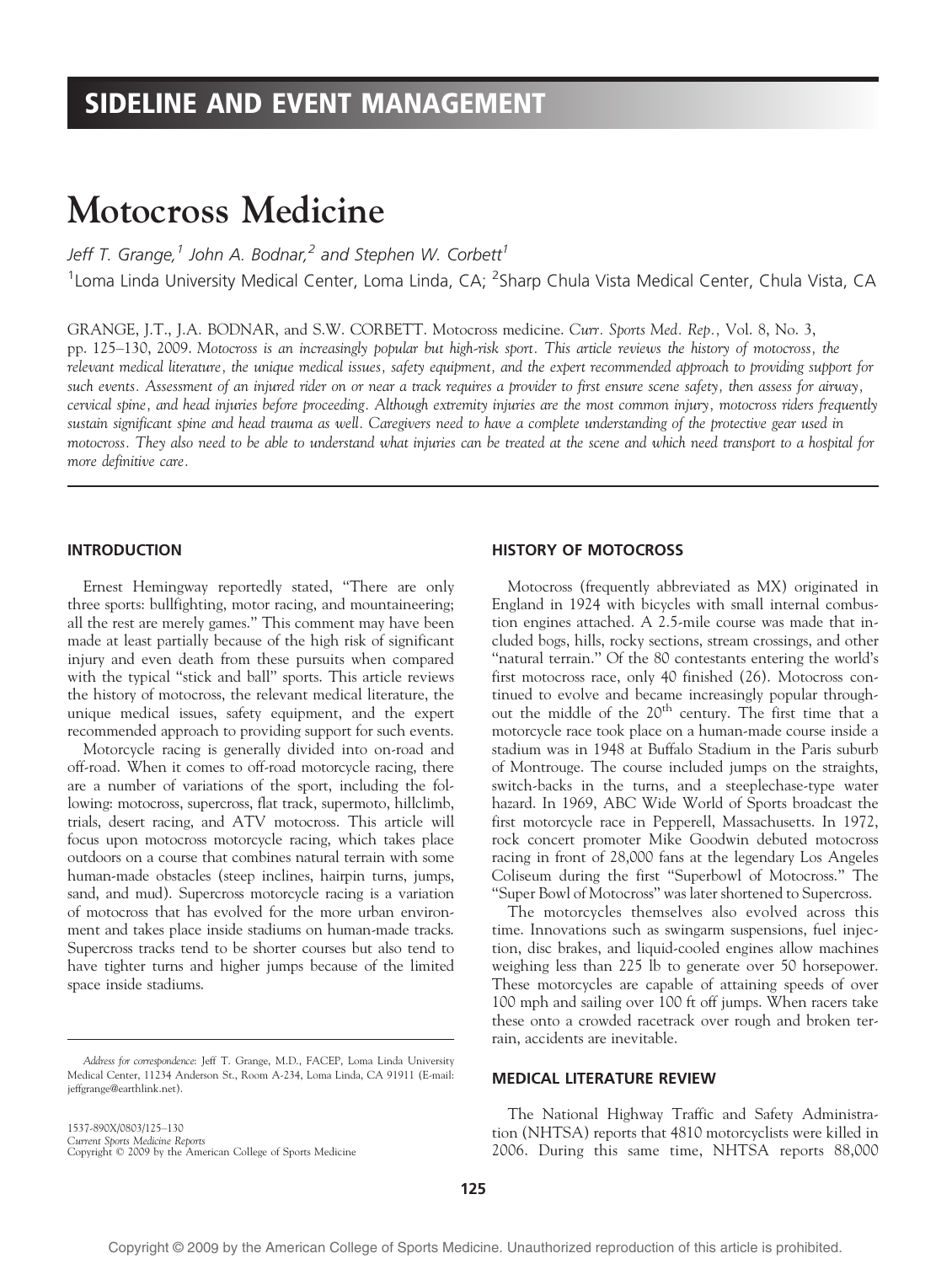motorcyclists injured. Per vehicle mile traveled in 2005, motorcyclists were approximately 37 times more likely than passenger car occupants to die in a motor vehicle crash and 8 times more likely to be injured (15). It is important to emphasize, however, that these statistics generally refer to on-road motorcycle injuries. Although off-road motorcyclists have been documented to have a lower risk of injury and death compared with on-road motorcyclists (16), until recently, little data were available specific to motorcycle racing injuries during competition.

Tomida et al. (24) described the incidence and pattern of injuries among elite motorcycle competitors in Japan. Their sample compared 36 road racers to 60 motocross racers and 21 trial bike riders. They reported an overall injury rate of 22.4 per 1000 h of motorcycle riding. Interestingly, they demonstrated that motocross had a 21.4 higher relative risk and that road racing had a 15.5 times higher relative risk of injury than trial biking, suggesting that among professional racers, motocross had the highest risk of injury. Tomida et al. also confirmed that injury rates during motocross practice sessions were noticeably higher than during actual races! This important finding is confirmed by the authors' experience and should be considered when providing medical support for the higher risk but frequently lower profile testing/ practice sessions.

Gobbi et al. (13) analyzed motocross injuries in a series of competitions in Europe over a 12-yr period from 1980 to 1991. They evaluated 1500 accidents with 1870 injuries in athletes participating in European motocross and found the incidence of accidents to be 22.7 per 1000 h ridden (with an average of 4.5 accidents per race). This injury rate is amazingly similar to that reported in the Japanese study described previously and seems consistent with the authors' experience in the United States. When compared with other sports, they found that motocross had the highest incidence of injuries second only to motorcycle road races. Injuries were categorized as upper extremity (36%), lower extremity (36%), face (9%), skull (1%), head (5%), chest (13%), and spine (1%). Head injuries were more common in motorcycle road racing, while neck fractures were more common in motocross. Overall, spine fractures comprised 5.8% of all fractures, with nearly one third of these having permanent neurologic sequelae! These researchers also reported that there were 146 riders with ligamentous knee injuries. Seventy-two percent of the injured riders wore knee pads, while 27% of those injured wore special knee braces. Although the total numbers of riders wearing each protective device isn't reported, the authors strongly encourage the use of specialized knee braces in all motocross competitions.

Several articles (10,14,22) reported on the increasing incidence of motocross injuries and their injury patterns while other articles measured the human body's physiological response to motocross racing (2,3,12,19,20). Finally, several reports discussed significant traumatic injuries such as aortic injuries and bilateral ankle fractures (5,6,18,25).

# GENERAL MANAGEMENT OF INJURIES

Most motocross injuries involve fractures or ligamentous damage to the upper or lower extremities. However, approx-

imately 10% of motocross injuries (7) involve potentially lifethreatening head and/or neck injuries or other significant trauma. Because of the significant morbidity and mortality and significant frequency of airway, head, and neck injuries, they are always the first priority when caring for a motocross rider. For the same reason, the minimum recommended level of care at all motocross events is an advanced life-support ambulance crew with additional training regarding track operations and motorsports medicine.

Even before providing the usual ABCs of trauma, the first consideration must be scene safety. Scene safety starts with advance planning with track managers and security. Specially designated access points that are free of spectators will allow responders to arrive at the scene of an accident quickly and safely. Responders may need to carry wire cutters if they will need to pass through fence sections secured with plastic strip ties or baling wire. Spotters with radios (in a tower or other vantage point) can dispatch responders to downed riders not immediately visible. Flaggers also can alert medical crews to downed riders by waving yellow flags. This is especially important because racers often crash in areas that are hidden to the view of oncoming riders such as the downhill side of a jump or around a tight corner. In these cases, the flaggers also can direct traffic to the side of the track away from the accident. Dirt and debris can be sprayed from the wheels of passing racers so protective eye wear is recommended. Sometimes, mini-emergency response vehicles are used to protect the injured rider and caregivers (Fig. 1). Although practice sessions and certain events may be stopped to provide necessary medical assistance, frequently care must be provided on a ''hot track'' with other competitors still racing by in order to provide appropriate care in a timely manner.

After ensuring that the scene is safe for both the rider and themselves, caregivers should then focus on the ABCs of advanced life support. As the caregiver approaches the



Figure 1. A miniature off-road ambulance is used to transport riders from the track.

### 126 Current Sports Medicine Reports www.acsm-csmr.org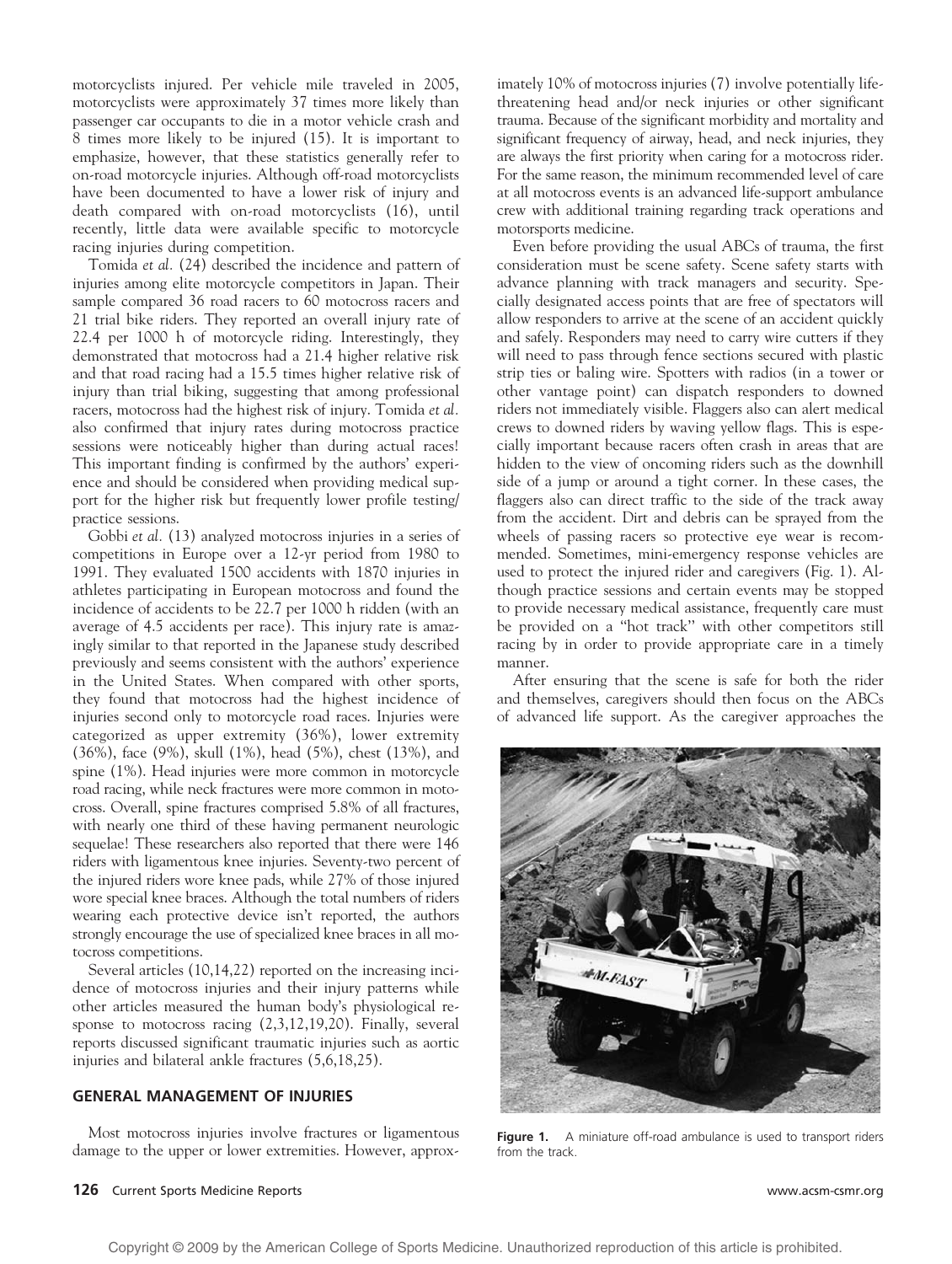rider, specific attention to minimizing any neck movement by approaching the rider ''face on'' should be considered. This will minimize the chance that the rider will turn his head to see you or answer your questions and exacerbate an unstable injury. For the unconscious motorcycle rider it is ideal if the race can be stopped to ensure the safety of everyone. Unfortunately, this is often logistically time consuming and not always feasible. The unconscious motocross rider thus requires caregivers to provide basic airway and spinal stabilization with emergent transport off of the hot track to a safe area where more advanced life-support procedures can be initiated. Although occasionally still debated, most experts recommend immediate removal of the helmet in order to better access the airway and to be able to place the rider on a backboard in appropriate spinal alignment with immobilization. Helmet removal must be performed carefully with at least two providers, one providing inline immobilization of the spine from below while the other opens the helmet and removes it from above. Rotation and traction of the spine must not occur. Some helmets are equipped with helmet removal systems. These have an air bladder inside the helmet that can be inflated from the outside by the caregiver. When pumped full of air, the bladder forces the helmet off the head while pushing down on the vertex of the skull. Providers must carry an inflator bulb to use this feature. It should be noted that brief episodes of unconsciousness are quite common in motocross and have never been shown to be predictors of significant head injury. An unconscious motocross rider frequently only requires basic airway maneuvers such as a jaw thrust which can be easily done while a rider is still helmeted with his neck stabilized. Frequently, within about  $1-2$  min, these riders wake up with normal neurological exams and refuse any further care, although transport to a hospital for evaluation is generally recommended for these patients.

In the conscious motocross rider, the authors recommend the FAST exam when on a hot track. FAST is an acronym that stands for F: first safety, then A: airway, S: spine, and T: thinking. In general the FAST exam can be done in less than 60 sec to determine whether someone can be walked or assisted off the track versus having to provide full spinal immobilization before being moved. Upon approaching the conscious rider, a simple question such as ''Are you OK?'' will tell you if the patient has an adequate airway. The rider should then be asked regarding a possible neck injury while spinal immobilization is maintained. For example, one should ask, ''Do you have any neck pain? Any numbness/tingling? Any weakness?'' It should be remembered, however, that guidelines for clearing cervical spines in the absence of radiographs (17,23) were never intended to be used in the prehospital motorsports environment. The authors have witnessed numerous unstable cervical fractures without any neck pain initially upon arrival at crash scenes at various motorsports events. This is believed to be due to the much shorter time interval between the incident and patient assessment compared with that in the emergency department when there has been time for the adrenaline to subside and for swelling to take place in order to have pain from acute fractures. Thinking should also be assessed in a rapid manner since you are on a hot track. Although a full neurological exam would be ideal, the time limitations require an abbreviated exam. Because previous research has shown that orientation is not a predictor of significant head injury, the authors recommend asking, ''What happened?'' in addition to the usual orientation questions. Retrograde amnesia has been shown to be the best predictor of significant head injury in motor sports. Thus the failure of a rider to be able to adequately report what happened just before and during the crash requires that the patient be placed in spinal immobilization before being moved off the hot track for a higher level of evaluation and care.

Once motocross riders are off the hot track and in a safe area, a more thorough yet focused history and physical exam should be conducted. All motocross riders who have any evidence of a head or neck injury should be transported immediately to the nearest appropriate emergency department and/or trauma center (when available) for a higher level of evaluation and care than typically is available in the prehospital environment. Although motocross riders with extremity injuries also should go to the hospital for imaging and further care, there are certain exceptions. For instance, at the higher levels of motocross competition, some organizations now have board-certified, emergency physicianstaffed facilities available at the motocross track. Examples of these facilities include the Asterisk Mobile Medical Center and the Loma Linda University Medical Center Mobile Telemedicine Vehicle (MTV). The Asterisk Mobile Medical Center has a complete medical staff with a physician, registered nurse, and athletic trainer, as well as x-ray ability, supplies, and equipment to render both emergent and nonemergent medical care to competitors and their staff. The MTV has x-ray capabilities with real-time satellite-based telemedicine capabilities that allow a ''virtual physician'' to be present at the motocross track even when one may not be physically able to attend. These specialized medical facilities also frequently are equipped with mobile off-road capable mini-ambulances that are able to respond on the motocross track and provide advanced life support while transporting



Figure 2. Mini off-road ambulance by Mobile Telemedicine Vehicle (MTV) at Glen Helen Raceway.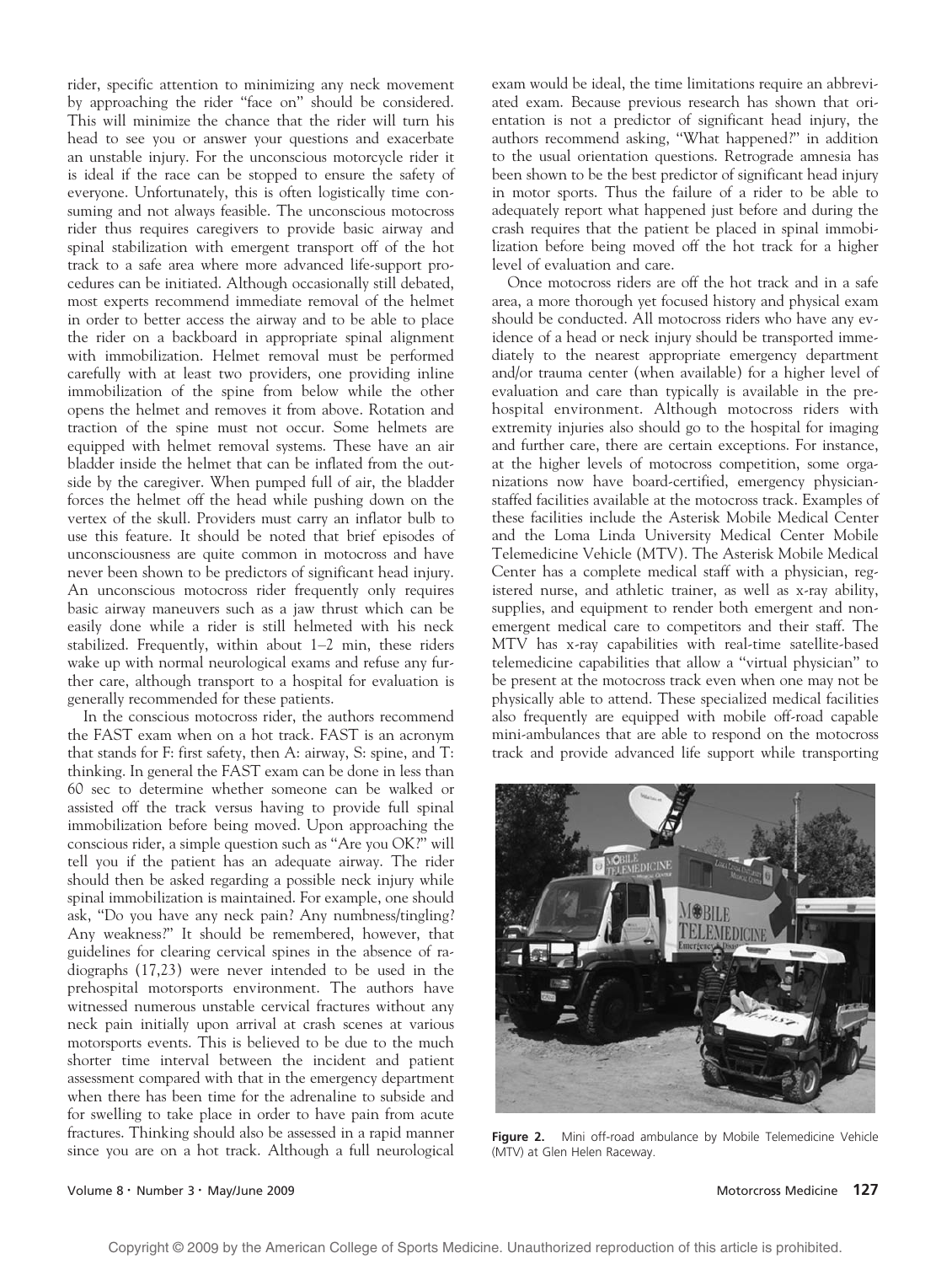

Figure 3. Motocross racer jumping in front of Mobile Telemedicine Vehicle (MTV).

immobilized patients back to the main facility or to an ambulance or helicopter for transport to a hospital. These customized mini emergency response vehicles also frequently are equipped with lights and sirens, communications equipment, backboards, oxygen, defibrillators, and other medical gear (Figs. 2 and 3).

# **CONCUSSION**

Concussion is one of the most common serious injuries encountered in motocross riders. Although there is no universally accepted definition for concussion, the American Academy of Neurology defined concussion in 1997 as ''Any trauma induced alteration in mental status that may or may not include a loss of consciousness'' (1).

The diagnosis of concussion can be challenging under the best of circumstances. It is particularly difficult at the motocross track, however, since the concussed rider may not be aware that he or she has been injured and may not show any obvious signs of injury such as confusion, amnesia, or other alterations in mental status. Many riders also tend to minimize their symptoms and believe that ''getting your bell rung'' is normal when riding motocross. They may refuse any medical care or transport to the hospital. The Table provides a summary of common track-side signs and symptoms of concussion. Headache is the most commonly reported symptom of concussion (8). It is important to realize that riders present very differently with regard to their signs and symptoms, and many concussions are quite subtle in presentation. Confusion and amnesia are much more common than loss of consciousness with trauma to the head.

Any patient with signs or symptoms of concussion after a significant impact should be transported to an emergency department for observation and possible imaging studies to rule out more serious pathology. Every motocross track should have a plan to immediately transport such patients for a higher level of care and evaluation. Every motocross track and/or organization also should have policies in place to prevent riders with such injuries from continuing to ride because of the risk of further brain injury from an additional head injury.

To assess properly for the presence of confusion, the rider should be asked simple orientation questions (e.g., name, current location or track, day of the week, month). A careful trackside evaluation of amnesia also is extremely important. The presence of posttraumatic amnesia has been found to be highly predictive of post-injury neurocognitive deficits (8). Retrograde amnesia also is an important predictor of concussion severity (11). Retrograde amnesia is defined as the inability to recall events occurring during the period immediately before the trauma. To assess for this, one should ask the rider what happened just before the crash or what caused the crash. Several studies have confirmed the predictive ability of on-track markers for severity of concussion and post-concussive difficulties 3 d post-injury (9). The data from these studies demonstrated that the presence of amnesia, not loss of consciousness, was most predictive of difficulties. Athletes who had retrograde amnesia were found to be more than 10 times more likely to have significant cognitive deficits and/or severe symptoms 3 d after the injury.

Although numerous concussion management guidelines regarding returning to competition have been published over the last 30 yr, the authors recommend following the guidelines published by the Concussion in Sport (CIS) group, which emphasize post-injury neuropsychological testing with a graduated return to play after injury (4,21). Riders should never be allowed to return to competition the same day unless they are completely asymptomatic both at rest and with exertion following a crash.

Although computerized neuropsychological testing has been required in much of motorsports (e.g., NASCAR, Indy Car, CART, Formula One) for a number of years now, the motorcycle racing sanctioning bodies have not required it. In the future, computerized neuropsychological testing may be required before participation in sanctioned motocross competition; however, the lack of outcome studies has prevented most from mandating such until there is better supporting evidence.

TABLE. Common signs and symptoms of concussion.

| Signs                                      | Symptoms                         |
|--------------------------------------------|----------------------------------|
| Dazed                                      | Headache                         |
| Confused                                   | Nausea                           |
| Clumsy or unable to remove helmet          | Vomiting                         |
| Slow to respond                            | Dizziness                        |
| Loss of consciousness                      | Photophobia                      |
| Personality changes                        | Feels "foggy"                    |
| Forgets events before crash (retrograde)   | Inability to concentrate         |
| Forgets events after crash (posttraumatic) | Fatigue                          |
| Repetitive                                 | Blurred vision or visual changes |
| Disoriented (person, place, time)          | Emotional instability            |

### 128 Current Sports Medicine Reports www.acsm-csmr.org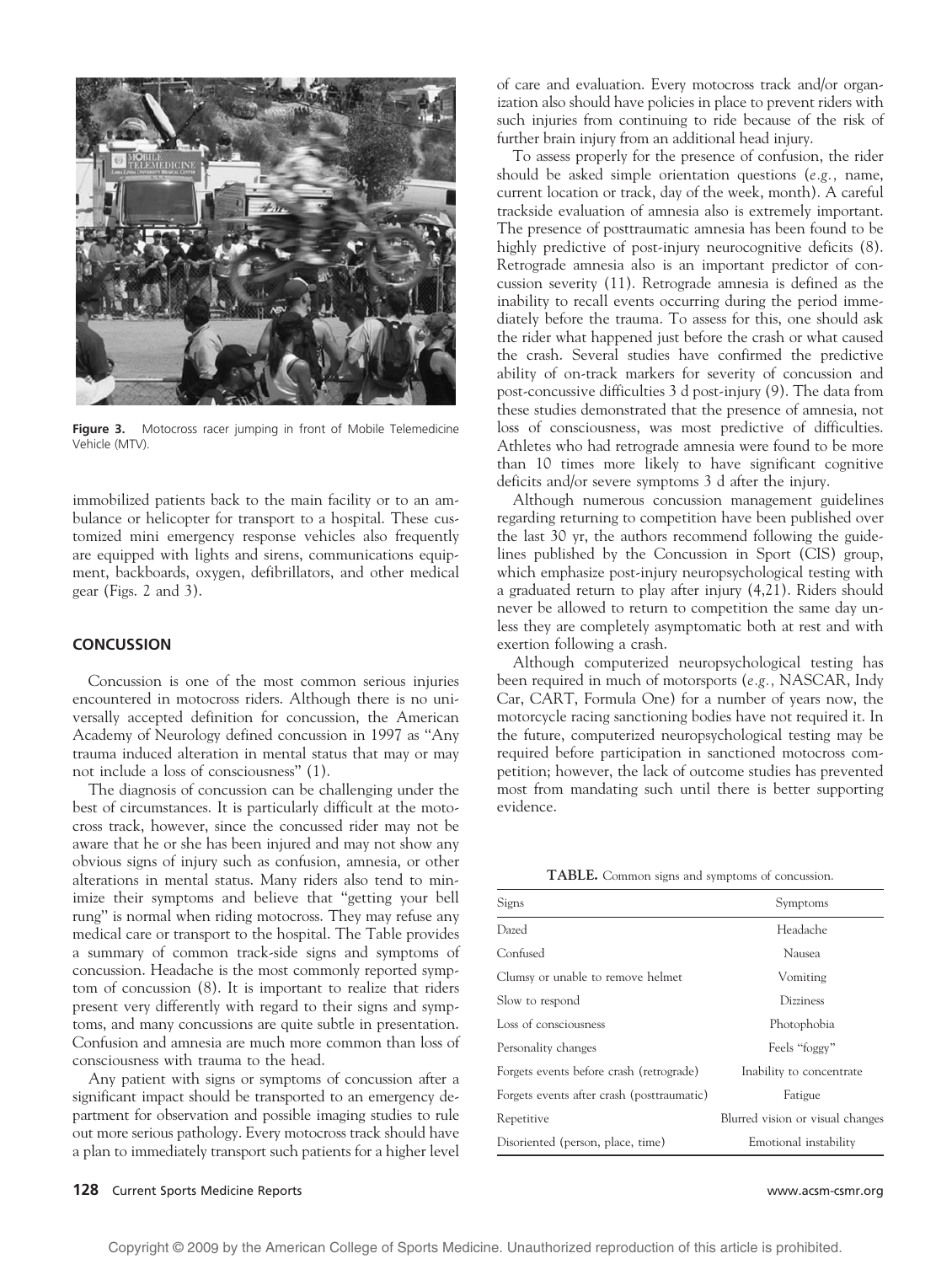# NECK INJURIES

The most feared injury from motocross is a neck injury with paralysis. Although it is relatively rare  $(1\%)$ , the increasing popularity of motocross has increased the numbers of patients with such catastrophic injuries. Although it should be self-evident, any riders with neck pain, paresthesias, weakness, or confusion should be assumed to have a neck injury, placed in full spinal immobilization, and transported to a hospital for imaging. There still is no cure for paralysis! Historically, many emergency medical service providers gave high dose IV steroids while en route to the hospital for possible spinal cord injuries. This practice is now generally frowned on because of the lack of supporting evidence and increasing evidence regarding the risks of steroids.

### EXTREMITY INJURIES

The most common injuries from motocross involve the upper and/or lower extremities. Fractures of the tibia, fibula, radius, ulna, and humerus are considered by many riders to be commonly accepted (and expected) risks of the sport. Caregivers should be aware that wrist injuries commonly are encountered following both falls on the outstretched hand and during ''hard landings'' often without an associated "crash." When evaluating wrist injuries at the track, it is important to evaluate for ''snuff box'' tenderness due to the significant risk of occult scaphoid fractures in motocross. Care of extremity injuries should follow standard basic trauma life support guidelines with appropriate splinting, pain control, and transfer to the emergency department for imaging studies and follow-up.

# ARM PUMP

Motocross riders frequently complain of ''arm pump,'' which also is known as chronic exertional compartment syndrome (CECS) after ''hard riding.'' Many riders report a sensation of tightness in their forearms and weakness in their hands, which prevents them from continuing to ride or can cause them to crash. In its severe form, riders report severe pain and weakness with an inability to grip the handlebars at all. Unlike the typical acute compartment syndrome, which usually is caused by trauma, the pathophysiology of chronic exertional compartment syndrome is unclear. Many hypothesize, however, that it is related to increased blood flow to the muscles in the forearm combined with relatively decreased venous outflow. Many report an increased incidence of ''arm pump'' when they grip the handlebars too tight, are deconditioned, or are dehydrated. Motocross riders have tried numerous remedies including altering riding styles, various stretches, weight training, aspirin, acupuncture, magnetic therapy, crystals, and forearm fasciotomy. While forearm fasciotomy remains controversial, it anecdotally seems to have helped at least some riders.

# SAFETY EQUIPMENT

Safety equipment for the motocross rider has continued to evolve. The most important piece of safety equipment for any motorcycle rider is his or her helmet. The data regarding helmet use in motorcycle riders are overwhelming and will not be reviewed here since little controversy exists regarding the absolute need to wear a helmet and the decrease in morbidity and mortality from doing so. Motocross helmets should include face protection from dirt and gravel thrown up from the track. Other safety equipment for any motocross rider should include boots, gloves, elbow pads, pants, chest protector, kidney belt, goggles, and knee braces.

A number of companies now are selling neck braces for motocross riders that are marketed as being able to prevent serious neck injuries. Each version of neck brace is designed to sit on the rider's shoulders and limit the extreme range of movement of the helmeted head during a crash. Unlike neck restraints in four-wheeled motorsports, the braces designed for motocross are not connected to the helmet in any way. Instead, they provide a solid surface to stop helmet motion, thus hopefully preventing damage to your vertebra and spinal cord from extreme forward, rearward, lateral, or compression forces. No research is currently available to determine whether the currently available neck braces reduce serious neck injuries or not. Because the authors have seen unstable neck fractures in riders with some of the most common neck braces mentioned, it is even possible that the neck braces could exacerbate certain types of motions and increase the risk of some injuries. As use of these devices becomes more popular, we will get a clearer picture of what kind of benefit they offer.

### **CONCLUSION**

Motocross is a high-risk sport with head, neck, and airway issues as the primary medical concerns. The minimum level of care recommended during all motocross events is an advanced life-support ambulance. Future research should evaluate the efficacy of various types of safety equipment.

# References

- 1. American Academy of Neurology. Practice parameter: the management of concussion in sports (summary statement). Report of the quality standards subcommittee. Neurol. 1997; 48:581-5.
- 2. Ascensão A, Azevedo V, Ferreira R, et al. Physiological, biochemical and functional changes induced by a simulated 30 min off-road competitive motocross heat. J. Sports Med. Phys. Fitness. 2008; 48(3):311-9.
- 3. Ascensão A, Ferreira R, Marques F, et al. Effect of off-road competitive motocross race on plasma oxidative stress and damage markers. Br. J. Sports Med. 2007; 41(2):101-5.
- 4. Aubry M, Cantu R, Dvorak J, et al. Summary of the first international conference on concussion in sport. Clin. J. Sport Med. 2002; 12:6-11.
- 5. Barnett T, Teasdall R. Bilateral lateral process fracture of the talus in a motocross rider. Foot Ankle Int. 2008; 29(2):245-7.
- 6. Bizzarri F, Mattia C, Ricci M, et al. Traumatic aortic arch false aneurysm after blunt chest trauma in a motocross rider. J. Cardiothorac. Surg. 2008; 3:23.
- 7. Colburn N, Meyer R. Sports injury or trauma? Injuries of the competition off-road motorcyclist. Injury. 2003;  $34(3):207-14$ .
- 8. Collins M, Field M, Lovell M, et al. Relationship between postconcussion headache and neuropsychological test performance in high school athletes. Am. J. Sports Med. 2003; 31:168-73.
- 9. Collins M, Iverson G, Lovell M, et al. On-field predictors of neuropsychological and symptom deficit following sports-related concussion. Clin. J. Sport Med. 2003; 13:222-9.
- 10. Conn JM, Annest JL, Paulozzi LJ. Non-fatal injuries from off-road riding

Volume 8 • Number 3 • May/June 2009 Motorcross Medicine 129